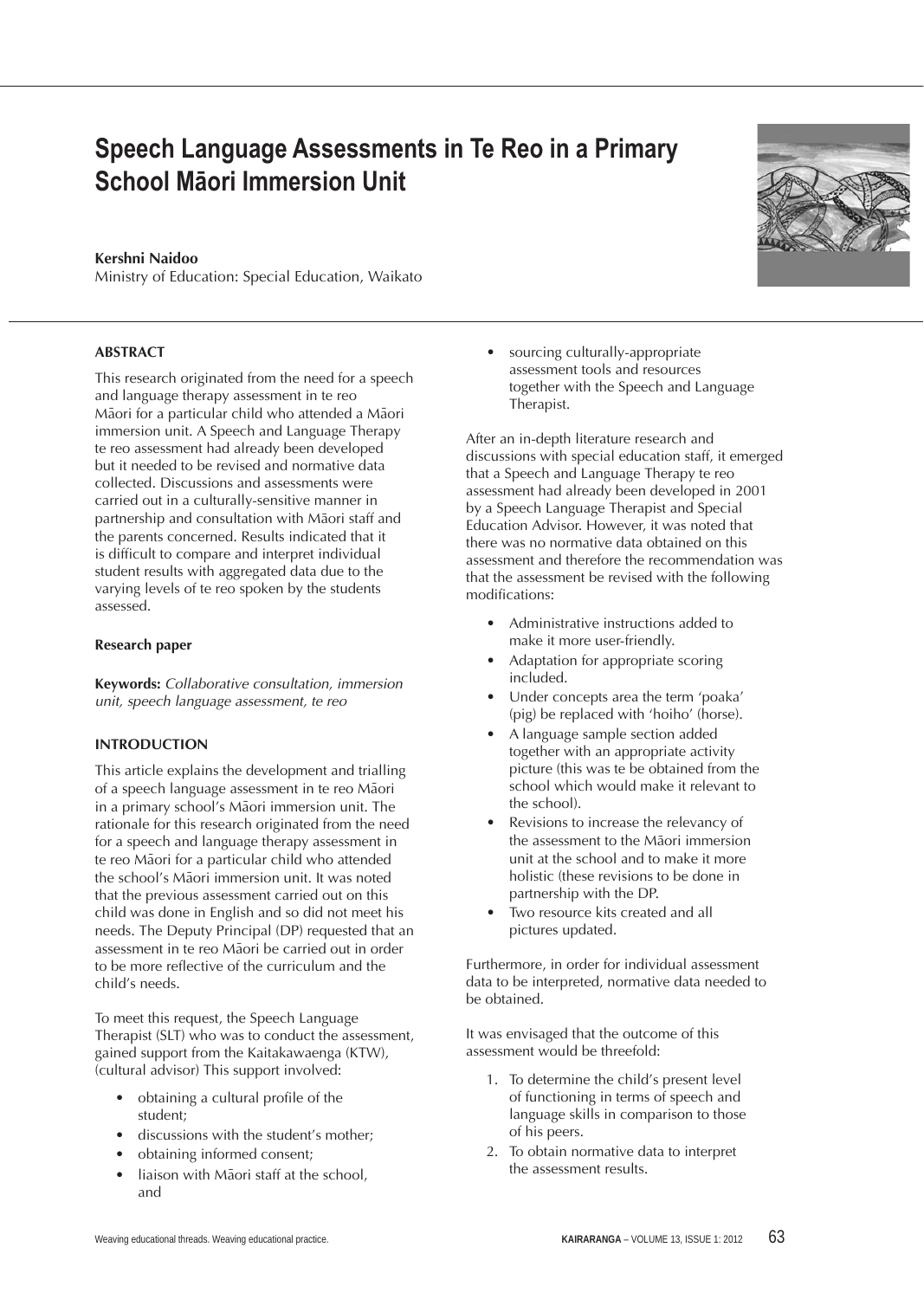3. To provide a suitable individual intervention programme and classroom strategies to facilitate language skills.

# **LITERATURE REVIEW**

A literature search of the language development of Māori students indicated that there was little qualitative or quantitative research available, especially for those children aged from birth to seven years.

There are five contexts in which language development differs for Maori students. These may include any one or a combination of the following:

- Monolingual (English speaking) parents who have their children taught in Māori-medium classrooms.
- Bilingual parents who have their children taught in Māori-medium classrooms yet seldom speak Māori to their children at home.
- Bilingual parents who have their children taught in Māori-medium classrooms and consistently speak Maori to their children at home.
- Monolingual (English speaking) parents who have their children taught in English-medium schools.
- Bilingual parents who have their children taught in English-medium classrooms".

(Special Education Service (SES), 2002.)

The following resources were reviewed:

- Junior Oral Language Screening Tool (JOST),1996, translated into Te Reo, He Korero Whakataki (SES, 1996).
- Korero Kia Mohio (Rameka, Te Iwa, Tokararangi & Winton, 2005, based on "Talk to Learn").
- • He Kete Rauemi 2002-2005: Catalogue of Māori language learning material 2002-2005 (Ministry of Education, 2007).
- Aromatawai Reo a Waha, 2006, (Poutama Pounamu Educational Research and Development Centre, 2006).
- Riki, 2002, Ministry of Education. This resource was designed to assist preemergent and emergent readers with the very first step of letter recognition in the Māori alphabet. It was being used in the immersion unit at the time.
- Tata-te tautu reta: Making connections between spoken language, letter sounds

and letter shapes (Berryman & Rau, 2003). Provides strategies to develop a stronger language base and increase children's phonological awareness (SES, 2002).

Additionally, library resources for Maori from the Ministry of Education were also reviewed by the KTW and SLT. The literature reviewed informed revisions made to the original speech language assessment in te reo.

## **METHODOLGY**

Twenty students from the Maori immersion unit were selected with ages ranging from 5 to 7.5 years. Informed consent was obtained from caregivers before administering the assessments. The assessment included the following areas:

- listening screening test;
- positional concepts (in, on, under, in front, behind);
- vocabulary;
- sentences;
- phrases;
- sentence repetition;
- speech sounds, and a
- language sample.

The twenty assessments were administered by the DP and teacher-aide after receiving appropriate training from the speech and language therapist supported by the kaitakawaenga. This training involved demonstrations using the two resource kits that were developed.

The results were scored by the speech and language therapist and are presented in the following bar graphs. Two subsequent meetings were held to discuss the reporting format. The Resource Teacher: Learning and Behaviour (RTLB) also attended one of these meetings. The following were discussed:

- comparison of each student's results;
- students who attended kohanga reo, and
- students with no previous kohanga reo experience.

## **results**

The results of the speech and language therapy assessment carried out on a sample of 20 students can be seen in Table 1. It also includes the assessment results for the target child.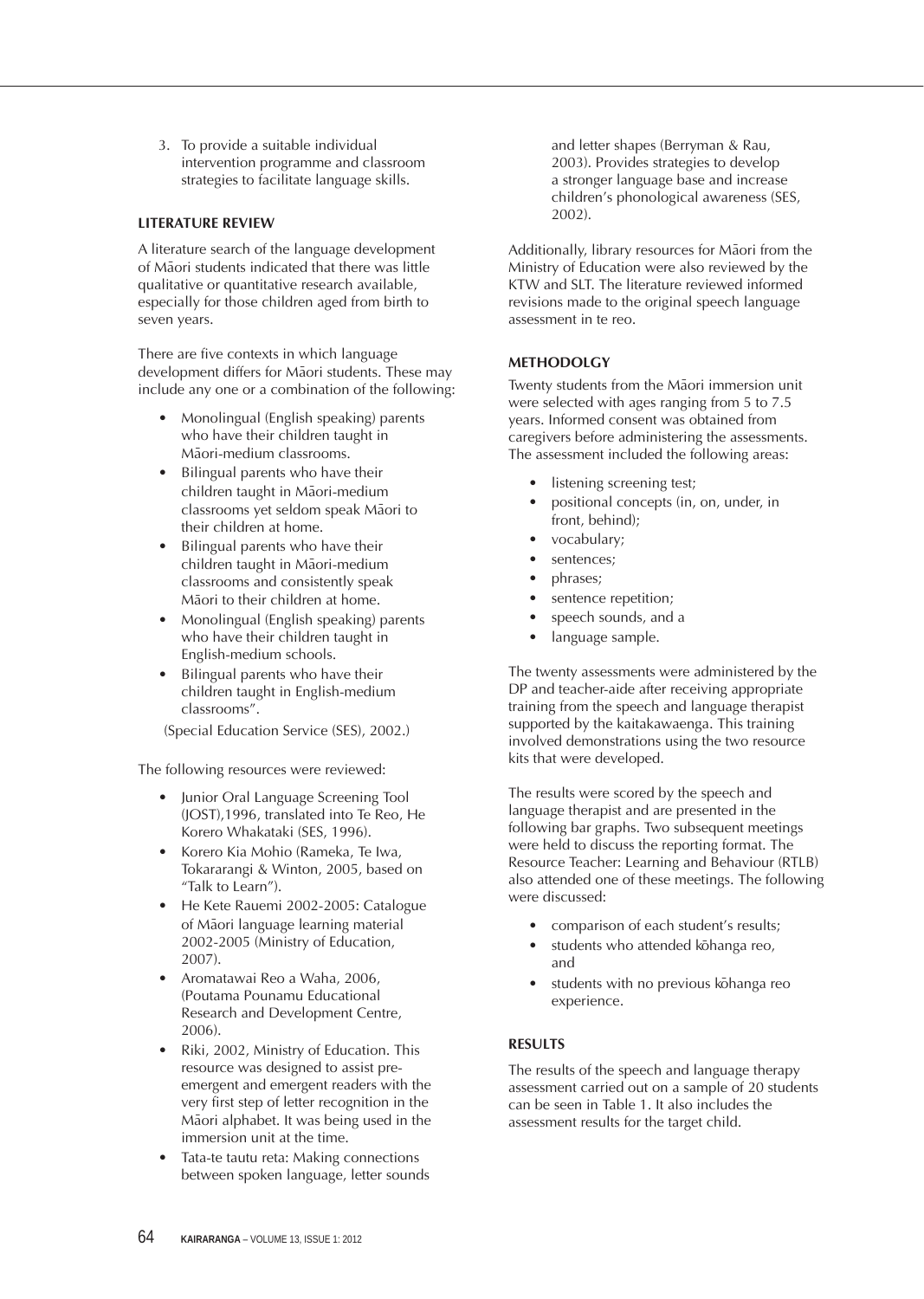

Table 1 *Speech Language Assessment Results for All Students*

Table 2 Speech Language Assessment Results for students who attended Kohanga Reo

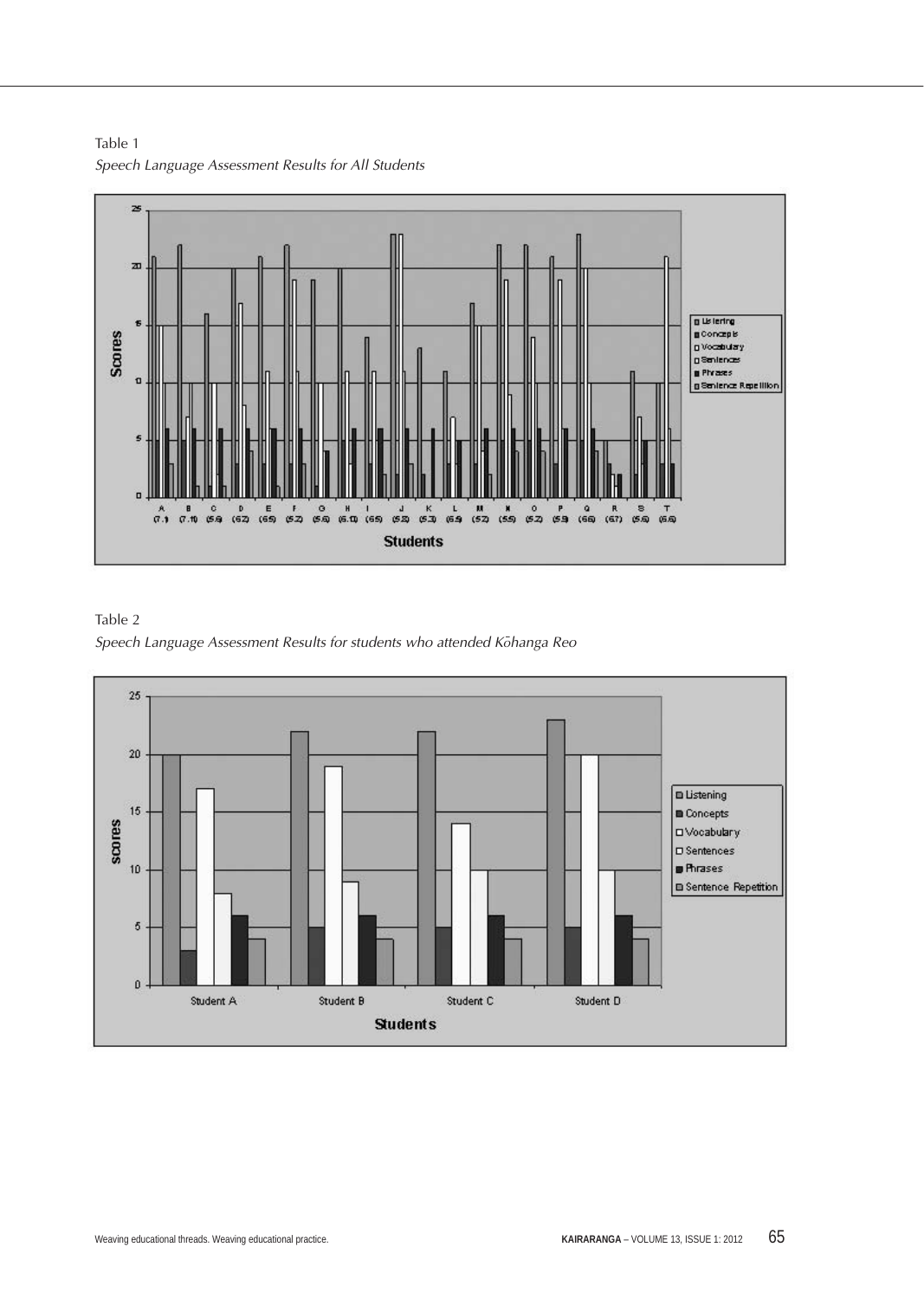

Table 3 Speech Language Assessment Results for Students with no previous Kohanga Reo Experience

Although the sample numbers were small, the results showed that students who attended kōhanga reo generally performed better in areas of listening, concepts, vocabulary, sentences, phrases and sentence repetition. The greatest difference was in the area of sentence repetition where students who did not attend kohanga reo performed relatively poorly.

## **DISCUSSION**

Although 20 students from the immersion unit were tested in this research, the data for only nine students could be used in the comparison of those who attended kohanga reo and those who did not because the kohanga reo attendance of the other 11 students was unknown or unclear. The target student had attended kohanga reo.

Those students who attended kohanga reo presented with relatively good listening skills and vocabulary knowledge in te reo Maori. Their performance in sentence repetition was good and may reflect confidence in speaking the language, primarily due to having more exposure to te reo at kohanga reo at an early age and the benefit of having practice in speaking te reo.

Two students with no kohanga reo experience, whilst performing better than the other students in the sample group, were much older and had benefitted from a large amount of individual support when they started school. The other

three students with no previous kohanga reo experience performed relatively poorly in the areas of listening, concept, vocabulary, sentences and had difficulty with repeating sentences. This may indicate a lack of early structured language experience in te reo Māori.

It was difficult to compare the target student's data with that of his peers because children coming into the immersion unit had varying levels of exposure to te reo. Compared to those students who had kohanga reo experience, it should be noted that the target student had significant difficulty in the areas of sentence repetition and understanding the positional concepts. However, there was no significant difference in his performance when compared to the group of students with no kohanga reo experience.

Interpretation of the results indicate a need for the implementation of a standardised screening tool for oral language such as the JOST to be used especially for Māori immersion unit students who start school at age five but have no prior kohanga reo experience. This is to ensure that, if needed, an appropriate programme such as Korero Kia Mohio can be put into place. Since students who start school in the Maori immersion unit have varying levels of te reo, it is necessary to bridge the gap between those students with a higher level of te reo and those students with a lower level. Students who go through the Korero Kia Mohio programme and continue to have difficulty in speech and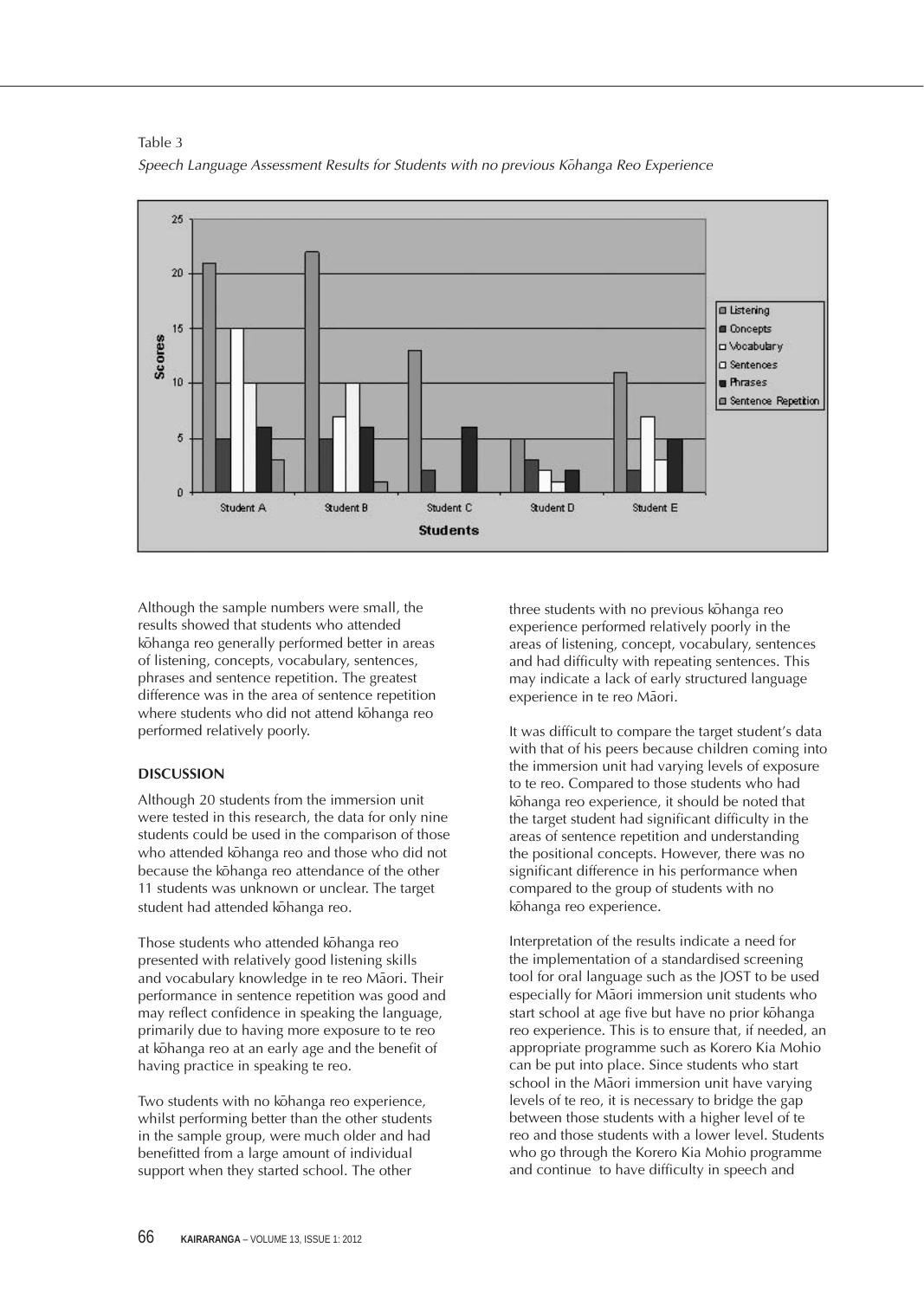language would then benefit from the revised Speech and Language Assessment in te reo, and a suitable intervention programme being introduced.

## **CONCLUSION: REFLECTIONS AND RECOMMENDATIONS**

In this research project, discussions, assessments and support were carried out in a culturallysensitive manner in partnership and consultation with Maori staff and the parents concerned. This ensured that staff took ownership and were empowered to carry out the assessment and teaching programme. This is in keeping with the Ministry of Education district Maori strategy and the principles of the Treaty of Waitangi. In addition, collaborative consultation with other specialised staff such as the RTLB and KTW indicated the usefulness of a team approach.

Because of the varying levels of te reo students enter school with, comparing individual scores with aggregated data from all students assessed using the Speech and Language Therapy te reo assessment tool may not be useful or valid. It may be more beneficial for students at entry level to be screened using the JOST and screening tests from Kawea Te Rongo (SES, 2002). In addition, Korero Kia Mohio is a suitable programme that can be implemented for those identified as needing it.

As a result of the research the following recommendations were made:

- JOST assessment to be used for all entry level students.
- Additional screening tools from Kawea Te Rongo to be used.
- Korero Kia Mohio course presentation be delivered to staff involved in the Maori immersion unit including the Resource Teacher: Learning and Behaviour.
- Korero Kia Mohio programme to be available for those students who would benefit depending on the results of the JOST assessment.
- Re-screening in six months.
- Referral for the speech and language te reo assessment for those students who continue to present with speech and language concerns.
- A language processing test to be devised in te reo and normative data obtained.

## **FOLLOW- UP**

The Korero Kia Mohio course presentation was delivered successfully in 2009. The course was attended by five staff working in the Maori immersion unit and the RTLB. Positive feedback was received from all participants. The responses were: "Ka nui te mihi atu kia koutou nga mihi nga arohanui"; "Was great"; "Kei runga noa atu kia koutou nau te rourou, naku te rourou ka ora nga tamariki o te iwi".

# **References**

- Berryman, M., & Rau, K. (2003). *Tata-te tautu reta: Making connections between spoken language, letter sounds and letter shapes.* Wellinton, New Zealand: Ministry of Education.
- Ministry of Education. (2007). *He Kete Rauemi 2002-* 2005: Catalogue of Maori language learning *material 2002-2005*. Wellington, New Zealand: Learning Media.
- Poutama Pounamu. (2006). *Aromatawai Reo a Waha*. Wellington, New Zealand: Ministry of Education.
- Rameka, N., Te Iwa, T., Tokararangi, T., & Winton, J. (2005). Korero kia mohio. Whangarei: Ministry of Education, Special Education, New Zealand.
- Special Education Service. (1996). *Junior oral language screening test: He korero whakataki.*  Wellington, New Zealand: Ministry of Education.
- Special Education Services and Speech Language Reference Group. (2002). *Kawea Te Rongo.* Wellington, New Zealand: Ministry of Education.